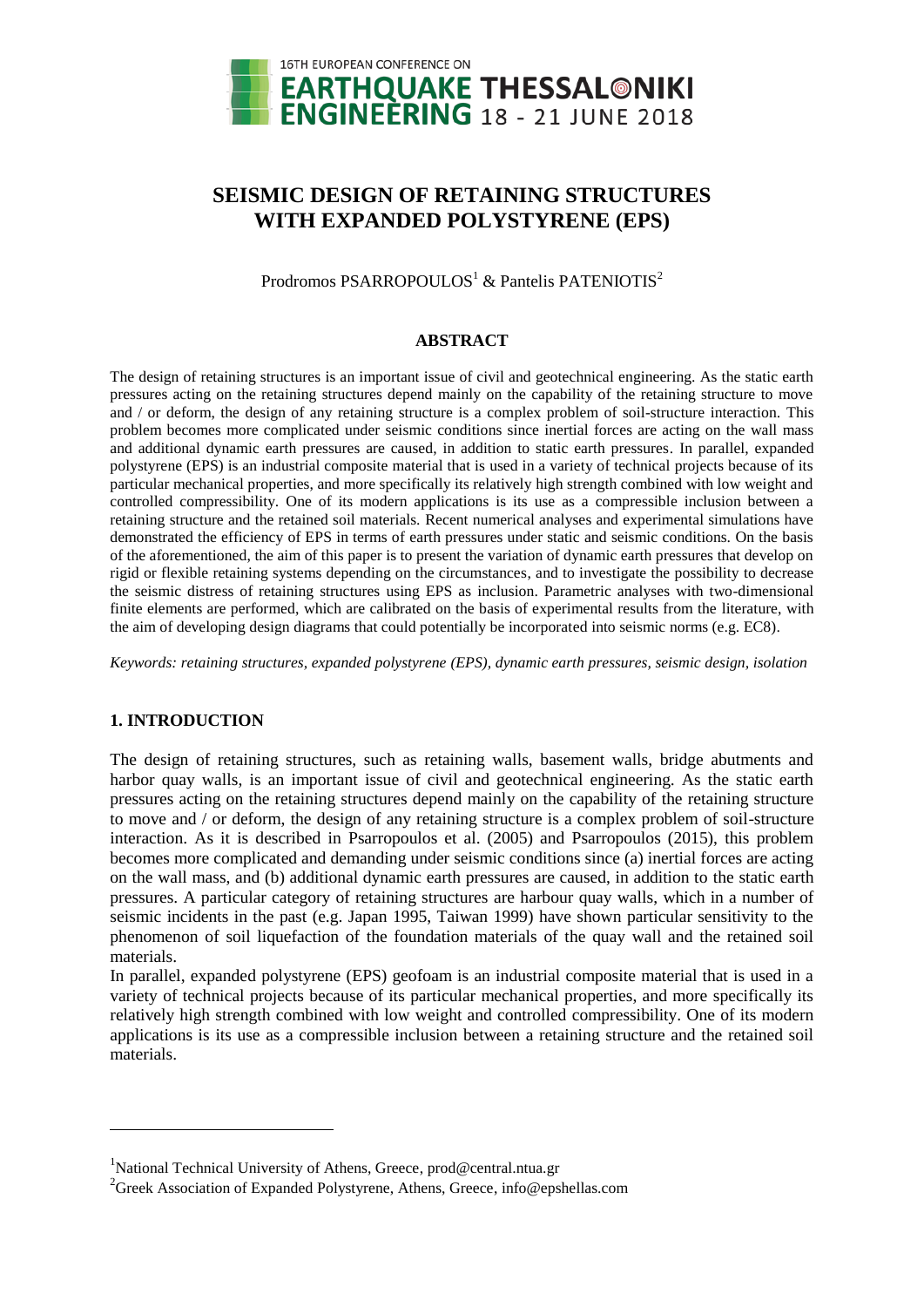Recent numerical analyses and experimental simulations have demonstrated the efficiency of EPS in terms of earth pressures under static and seismic conditions. The efficiency of EPS under seismic conditions has been confirmed in the studies of Zarnani & Bathurst (2009) and Athanasopoulos-Zekkos et al. (2012). In the first study, a comparison is made between numerical finite difference analysis and simulation results on a shaking table, while the second study presents the simulation results in a centrifuge, which are compared with previous finite element numerical analyses. Both works confirm the effectiveness of the use of EPS geofoam as a compressible inclusion between a rigid retaining structure and the backfill.

On the basis of the aforementioned, the aim of this paper is (a) to present the variation of dynamic earth pressures that develop on rigid or flexible retaining systems depending on the circumstances (wall flexibility and/or foundation compliance) and (b) to investigate the possibility of retaining structures using EPS to limit their dynamic distress due to seismic loading. Parametric analyses with two-dimensional finite elements are carried out, which are calibrated on the basis of experimental results from the literature, with the aim of developing design diagrams that could potentially be incorporated into seismic norms (e.g. EC8).

### **2. SEISMIC EARTH PRESSURES ON RETAINING STRUCTURES**

The seismic analysis and design of retaining structures was based for many decades on the simple Mononobe–Okabe (M-O) method (Okabe 1926, Mononobe & Matsuo 1929), which actually comprises an extension of the static Coulomb theory (Figure 1). According to the M-O method, the seismic earth pressures are taken into account as pseudo-static pressures that depend on a fraction of the expected peak ground acceleration. However, the pseudo-static concept has limitations that stem from the limitations of the Coulomb theory: only one soil layer can be present, seismic excitation is taken into account as a single constant parameter, pore pressure built-up can be considered in a simplistic way, and of course, soil deformations or displacements are ignored. Nevertheless, being the main representative of the limit-equilibrium methods, M-O method prevailed mainly due to its simplicity and the familiarity of the engineers with Coulomb theory. However, experiments were proving that the M-O method was accurate only when the wall movements (sliding, tilting, bending deformations, or any possible combination of them) were large enough to cause non reversible plastic deformations in the soil. As the kinematic constraints imposed on some retaining systems (like basement walls, bridge abutments, anchors) deter the limit-equilibrium conditions, increased dynamic earth pressures were observed, that could not be predicted by the limit-equilibrium methods.



Figure 1: The static and pseudo-static forces acting on the soil mass according to Mononobe-Okabe method

In the early ΄70s, the first analytical elasticity-based methods were developed (e.g. Wood 1975). The predicted dynamic pressures were almost three times more than the corresponding ones predicted by the limit-equilibrium methods. This fact, in combination to the absence of spectacular failures of retaining structures, led to the impression that elasticity-based methods are over-conservative and rather improper for practical use. For that reason these methods were passed over for a long period, and on the other hand the limit-equilibrium methods prevailed, being incorporated in the most seismic norms. More recently (in 1994 and 1997) Veletsos  $\&$  Younan proved that the relatively high dynamic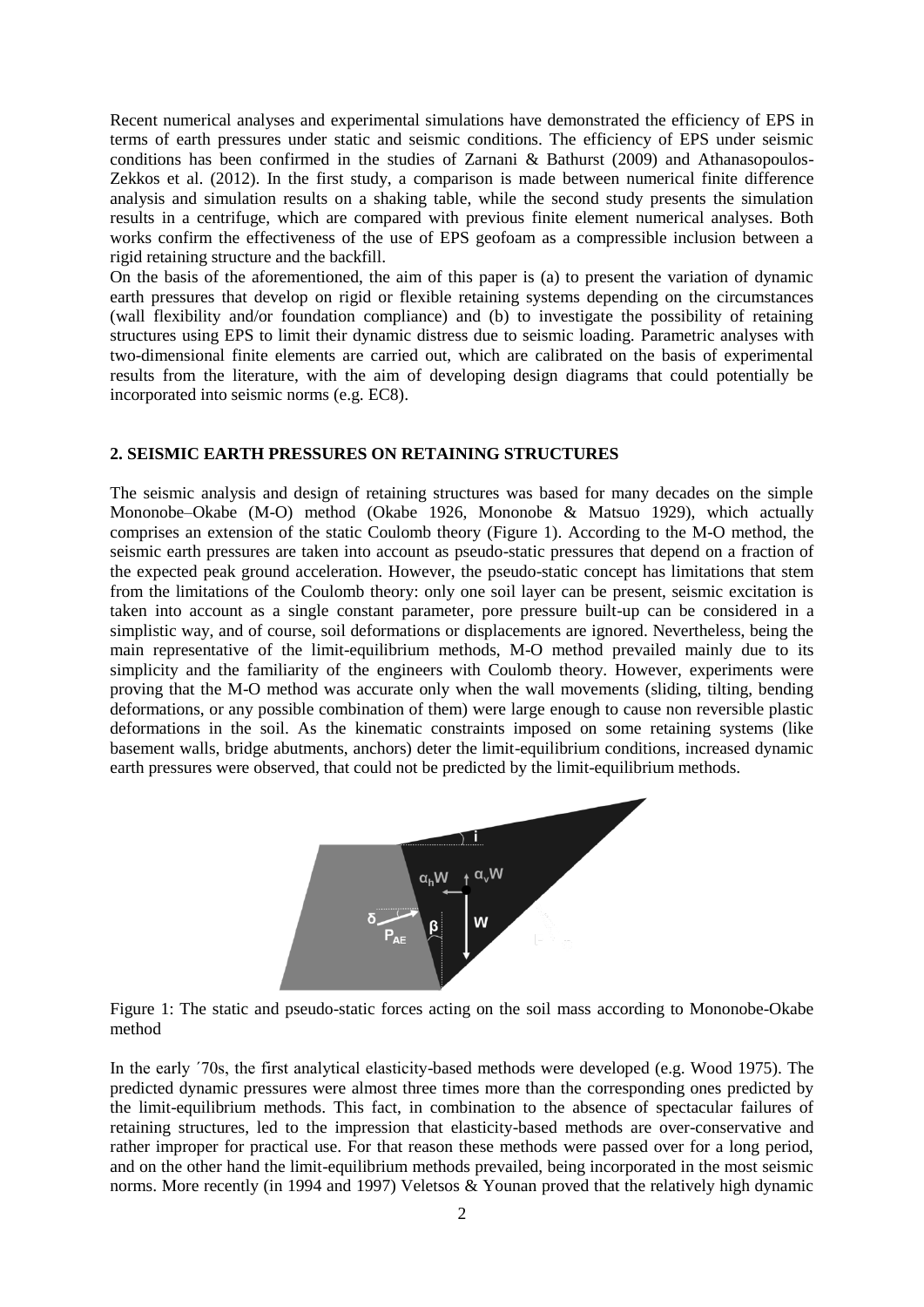earth pressures of the elasticity-based methods up-to-date could be attributed to their main simplistic assumption that the wall is rigid and fixed at its base. They have drawn to that conclusion after having developed an analytical solution that takes into consideration both the wall flexibility and the potential compliance of the wall foundation. It was discovered that, for realistic values of wall flexibility and rotational compliance at the wall base, the dynamic earth pressures are substantially lower than the corresponding pressures predicted for rigid fixed-base wall. It is evident however that the elasticitybased methods have certain limitations. Their main disadvantage is the assumption of homogeneous soil material that behaves linearly. Although the hysteretic behaviour of the soil may be taken into account, a realistic simulation of a potential nonlinear behaviour is rather impossible. As described hereafter, the efforts to take into account the nonlinear soil behaviour (before reaching the limitequilibrium conditions) are very few.

As mentioned before, the M-O method is the prevailing method for the seismic design of retaining walls. The method is based on the limit-equilibrium of a soil wedge retained by the wall. The inertia forces developed on the wedge due to the seismic excitation are also included in the force equilibrium. These forces are easily calculated from the horizontal  $(a_h)$  and the vertical  $(a_v)$  seismic coefficients. The seismic coefficients comprise portions of the peak ground acceleration  $A_{\text{max}}(= a_{\text{max}} g$ , where g is the acceleration of gravity), and, though they are usually calculated empirically, a value of *a<sup>h</sup>* close to 65% of  $a_{\text{max}}$  is considered to be realistic. Note that the vertical acceleration  $A_v$  (=  $a_v$ g) is regarded trivial, and it is usually ignored in the design.

However, almost 50 years later than M-O method was developed, it was further simplified by Seed & Whitman (1970). As M-O method calculates the total force  $\overline{P}_{AE}$ , and as the static force  $P_A$  is already known by Rankine or Coulomb theory, a dynamic coefficient of active earth pressures  $\Delta K_{AE}$  can be easily calculated by the following equations:

$$
P_{AE} = P_A + \Delta P_{AE} \Rightarrow \Delta P_{AE} = P_{AE} - P_A
$$
  
\n
$$
\Delta P_{AE} = \frac{1}{2} \Delta K_{AE} \mathcal{H}^2
$$
 (1)

Based on the previous expression, that coefficient is a function of the applied horizontal acceleration. For  $\alpha_h$  < 0.4, Seed & Whitman proposed a linear relationship between  $\Delta K_{AE}$  and  $\alpha_h$ . Specifically:

$$
\Delta K_{AE} \approx \frac{3}{4} \alpha_h \tag{2}
$$

Therefore, the normalized active force  $\Delta P'_{AE}$  is given by:

$$
\Delta P'_{AE} = \frac{\Delta P_{AE}}{\alpha_h \gamma H^2} \approx \frac{3}{8} \approx 0.4
$$
 (3)

Note that the above equations are valid for dry soil conditions. In the case that the retained soil is below water table the equations are modified depending on the soil permeability. In the special case of very high permeability (e.g.  $> 10^{-3}$  cm/s) the soil particles move independently of the water, so hydrodynamic forces should be taken into account as well.

The advanced elasticity-based method of Veletsos & Younan (1994 and 1997), as well as its numerical evaluation by Psarropoulos et al. (2005), aims to the estimation of the amplitude and the distribution of the dynamic earth pressures applied on flexible walls capable to rotate at their base due to a seismic excitation. The effect of the involved parameters was surveyed. Soil was considered to act as a homogeneous visco-elastic layer characterized by constant density and infinite extend at the horizontal direction. The base of the wall and the soil layer are excited by the same horizontal seismic motion. The parameters examined are the characteristics of the excitation and of the soil layer, in addition to the stiffness of the wall itself and of its rotational spring at its base. Harmonic as well as seismic excitations were considered. Emphasis was put on the long-period, quasi-static excitations. The response of the dynamically excited system was expressed as the product of the corresponding quasistatic response with an appropriate amplification factor. Figure 2 shows the earth-pressure distribution of a quasi-statically excited retaining system with varying relative flexibility, *dθ* , of the base rotational spring for different values of relative wall flexibility, *dw*.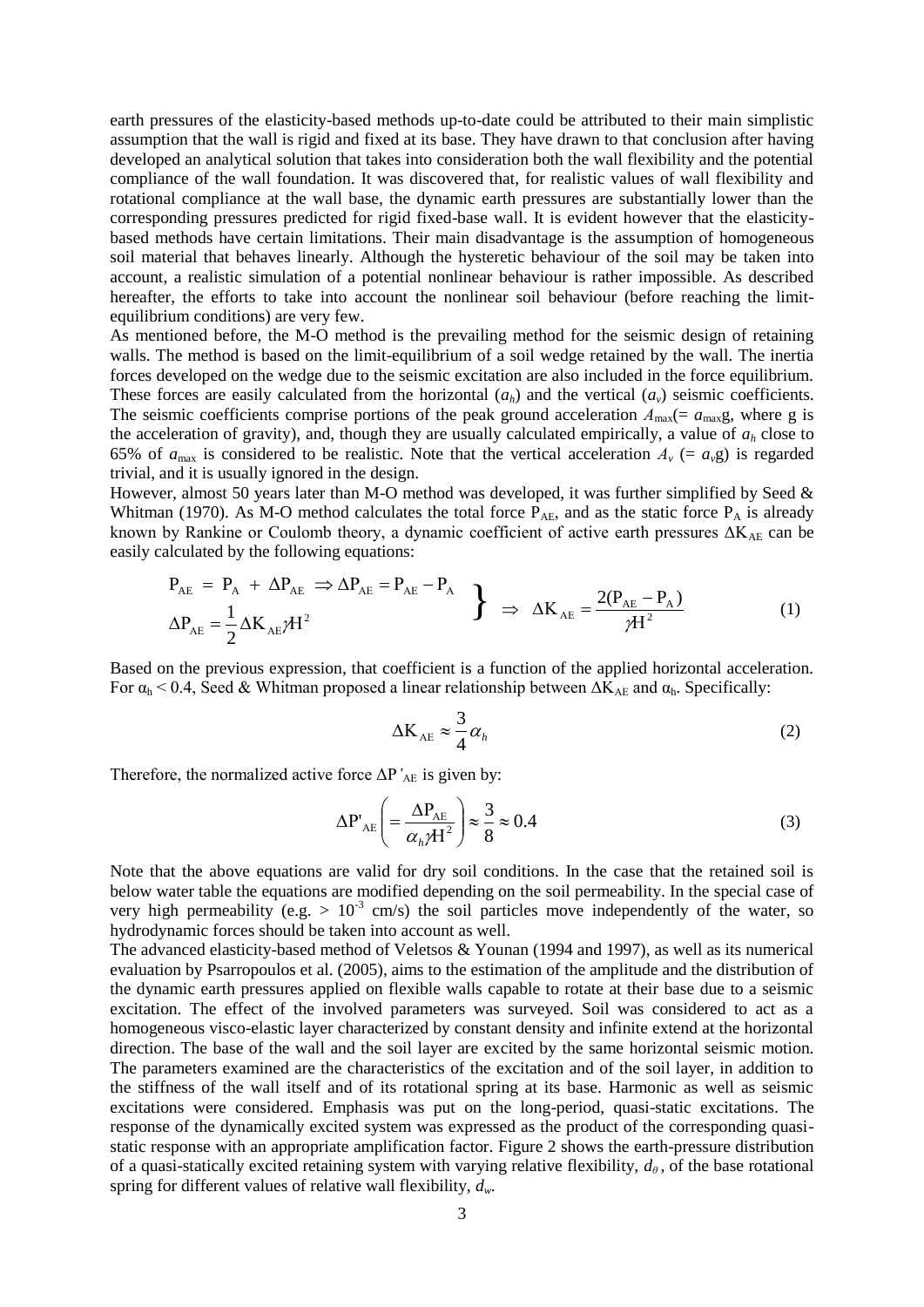According to Psarropoulos et al. (2005), in the case of a rigid fixed-base wall the normalized active force  $\Delta P'_{AE} \approx 1$ . That value is in accord with the corresponding value proposed by Wood's solution (1975), but it is 2.5 times higher than the corresponding value proposed by Seed & Whitman (i.e.  $\Delta P'_{AE} \approx 0.4$ ). On the contrary, in the case of a wall very flexible and almost free to rotate at its base, Psarropoulos et al. (2005) calculated  $\Delta P'_{AE} \approx 0.4$ , a value that is in agreement with Seed & Whitman, but it is in contrast to Wood's solution (i.e.  $\Delta P'_{AE} \approx 1$ ) (see Figure 3).





flexibility,  $d_{\theta}$ , of the base rotational spring for different values of relative wall flexibility,  $d_{w}$ . (after Psarropoulos et al. 2005).



Figure 3: Comparison between the normalized values of base shear (*ΔΡE*)*st* from the analytical formulation of Veletsos & Younan (1994) (continuous line) and those of the numerical simulation of the numerical study (dots). (after Psarropoulos et al. 2005).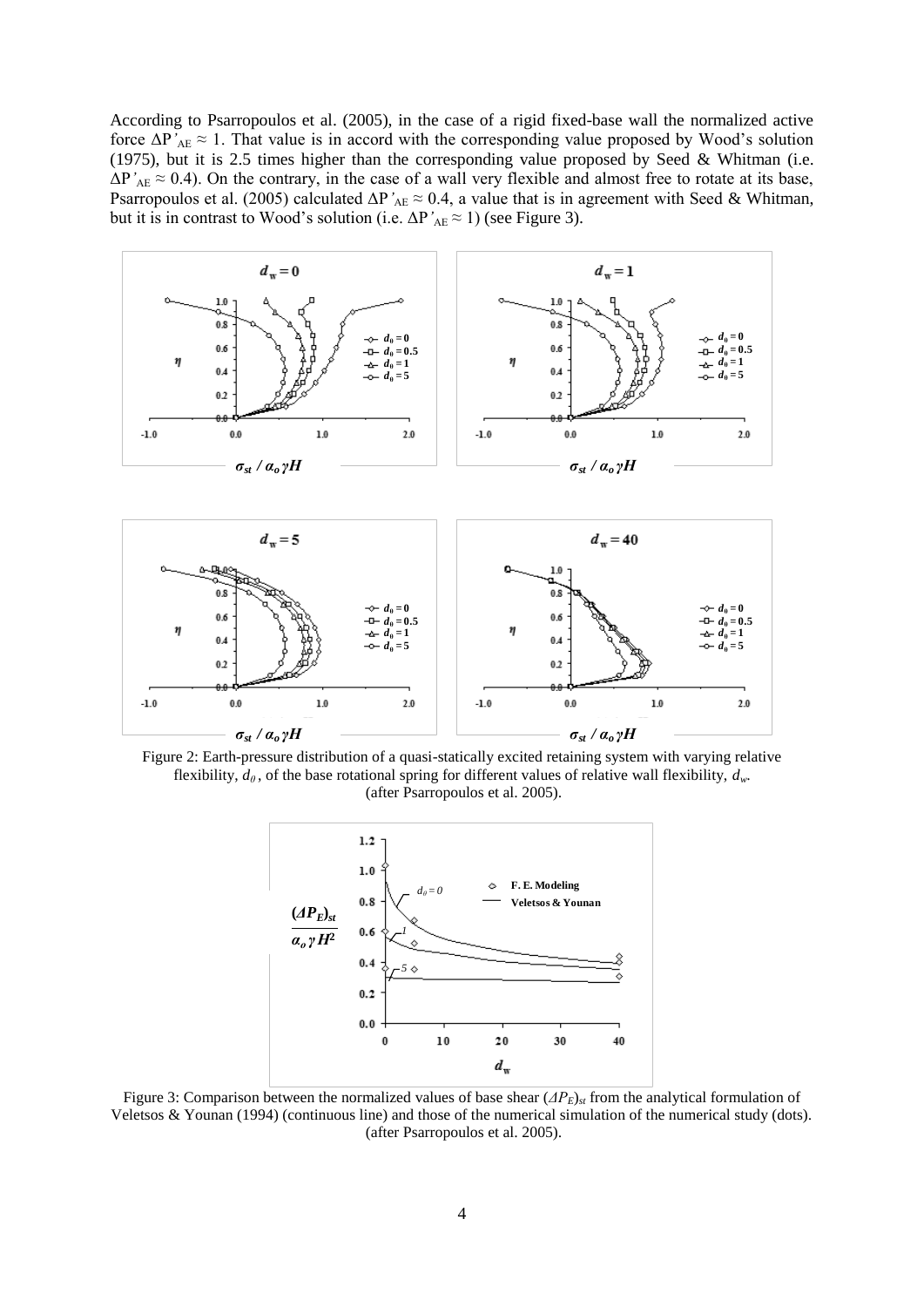### **3. IMPACT OF EPS ON THE SEISMIC EARTH PRESSURES**

As shown in Figure 4, expanded polystyrene (EPS) can be used as backfill behind retaining structures to greatly reduce lateral pressures on the structure. Because the horizontal pressure acting on a retaining wall is proportional to the weight of the backfill, a less robust retaining structure is needed if the backfill soil in the active zone behind the retaining wall is replaced with EPS. It is evident that in retaining wall applications, adequate drains should be provided to prevent the development of hydrostatic pressure and uplift due to buoyancy for sites with shallow groundwater and loose soils.



Figure 4: Sketch showing various retaining structures (i.e. retaining wall, bridge abutment and basement wall) with EPS being a compressible inclusion

Likewise, the use of EPS backfill behind retaining structures also limits the horizontal forces that can develop during earthquakes. Previous research on the effectiveness of EPS in providing isolation against the active earthquake lateral thrust, has focused on the case of non-yielding earth retaining walls. The concept was first proposed by Horvath in 1995 and evolved as an extension of the initial use of compressible inclusions for reducing the static lateral earth thrust against non-yielding walls (Horvath, 2004). The studies on the effectiveness of EPS compressible inclusions as a seismic isolator of non-yielding walls against earth thrust have followed two directions: (a) numerical analyses using limit static approach and finite element programs (e.g. Athanasopoulos et al. 2007) and (b) shaking table tests on small scale physical models (e.g. Zarnani & Bathurst, 2009). The soil behaviour in the numerical analyses was assumed to be either elasto-plastic or equivalent linear. The EPS, based on experimental data, was assumed to be either a purely cohesive material or an equivalent linear material. Based on the results of extensive parametric analyses, the isolation efficiency with respect to earth pressures (i.e. the ratio of the reduction of seismic thrust increment due to the isolation, to the value of seismic thrust increment without the isolation) of EPS compressible inclusions in the case of non-yielding walls was found to depend on the following parameters:

- a) cross-section shape of compressible inclusion,
- b) material density of EPS,
- c) normalized thickness of compressible inclusion,
- d) relative excitation frequency,
- e) shaking intensity, and
- f) wall height and flexibility.

The effectiveness of EPS compressible inclusions in reducing both the seismic earth pressure and displacement increment (i.e., horizontal translation and rotation) of yielding, gravity type, earth retaining walls, was investigated by parametric numerical analyses in Athanasopoulos-Zekkos et al. (2012). The isolation efficiency of the inclusions was studied as a function of the normalized – with respect to wall height – thickness of the inclusion and shaking intensity. The results of the analyses indicate that – as in the case of non-yielding walls – the isolation efficiency, in general, increases with increasing inclusion thickness and also depends on shaking intensity, wall height and excitation frequency. However, in contrast to the case of non-yielding walls, the isolation efficiency of yielding walls increases with inclusion thickness only up to a limiting value which cannot be exceeded with a further increase of inclusion thickness. It is concluded that EPS compressible inclusions can provide an effective means for reducing the permanent seismic displacement and lateral thrust increments for new or existing seismically retrofitted yielding earth retaining structures.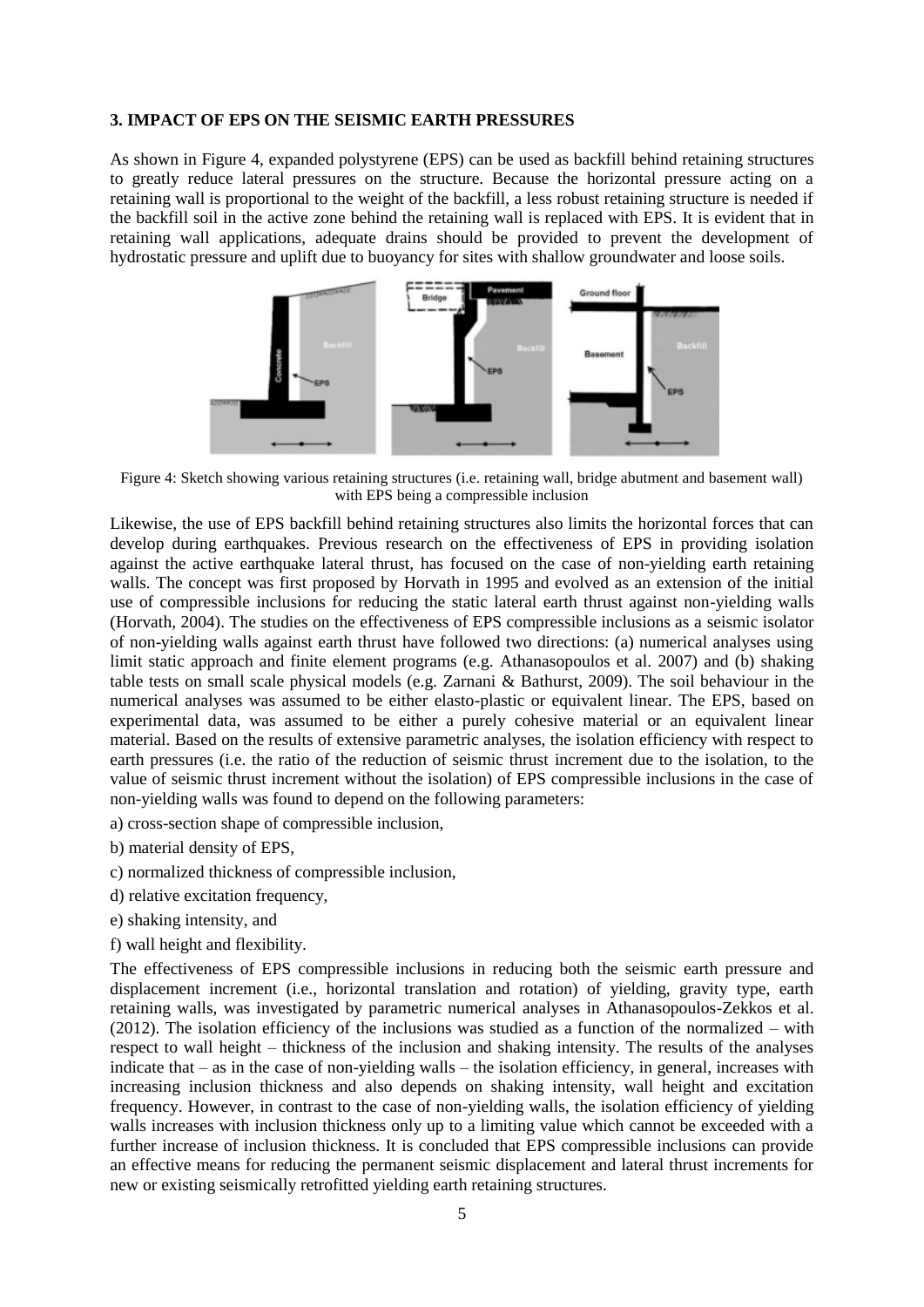On the other hand, physical modelling can help verify the numerical analyses and validate their results. A common limitation with physical modelling for most geotechnical engineering applications is the large scale of most structures, including retaining walls that are of interest to this project. Centrifuge testing offers an invaluable opportunity to perform physical modelling on smaller scale model without boundary effect problems. In centrifuge testing the weight of natural material is artificially increased, thus making the behaviour of the small scale model to duplicate the behaviour of the prototype structure. It is emphasized that the centrifuge tests provide results representative of the actual field conditions, in contrast to the small scale (1g) shaking table tests in which the response depends on the scale of the model. Centrifuge testing has become an invaluable tool to understanding geotechnical earthquake engineering problems that would have been otherwise very hard to study.

A current physical modelling has been performed by Athanasopoulos-Zekkos et al. (2011). They performed two centrifuge tests on 4m tall retaining wall models founded and backfilled with dry, medium dense, Nevada sand. The models were shaken with a range of sinusoidal motions. These tests have given the first ever set of data for this type of project. Preliminary results and processing of the data from the centrifuge tests indicate that the EPS layer that was included in the second model acted as a buffer and helped reduce the seismic pressures that were applied on the retaining wall. The isolation efficiency of a t<sub>r</sub>=10% inclusion of EPS was found to vary between 10% and 50% along the height of the wall for an input motion of 0.2g at a frequency of 2Hz. These results are in good agreement with previously performed numerical analyses for similar walls and soil conditions. These centrifuge tests will also provide us with high quality data that can be used towards a better understanding of the seismic response and performance of earth retaining structures in general.

Note that a particular category of retaining structures are the quay walls, since during a number of seismic incidents in the past (e.g. Japan 1995, Taiwan 1999) they have shown particular sensitivity to the phenomenon of liquefaction of (a) the underlying soil materials of the foundation of the quay wall and (b) the retained soil materials. Hazarika et al. (2001) and Hazarika (2005) have simulated the seismic behaviour of rigid retaining walls and quay walls, and have shown the need for an appropriate simulation of the backfill behaviour. They found that an economic solution to reduce seismic earth pressures was to replace the backfill (or part of the backfill) with low-density, but high-strength materials such as EPS. EPS could reduce the pressure on the wall by almost 50% to 60%, compared to the earth pressures of conventional backfill materials. It should be noted that in the case of a quay wall construction with EPS, an issue for which special care should be taken is the need to anchor the EPS to the quay and/or the underlying ground in order to prevent EPS from uplifting due to buoyancy.

In the current study parametric analyses with 2D finite elements are carried out, which are calibrated on the basis of experimental results from the literature, with the aim of developing design diagrams that could potentially be incorporated into seismic norms. Figure 5 shows the basic numerical model developed in this study. It consists of a gravity wall of height  $H = 5m$  that retains a soft soil material. The wall is founded either on rock or on soil, while between the wall and the retained soil a thin layer of EPS may be incorporated. The properties of all materials are given in Table 1.

Figure 6(a) includes some indicative results of the numerical analyses. More specifically, the total (static and seismic) horizontal earth pressures acting on a rigid wall founded on rock are shown. The wall is examined under static and seismic (pseudo-static) conditions. In the case of seismic loading, two acceleration levels have been considered: a=0.15 and a=0.25. It is evident that using a thin layer of EPS between the wall and the retained soil may lead to a substantial reduction of the horizontal earth pressures, not only under seismic conditions, but under static conditions as well. Figure 6(b) shows the seismic horizontal earth pressures compared with the analytical values of Wood (1975).

|                                            | retained<br>soil | underlying<br>soil | underlying<br>rock | wall<br>(concrete) | <b>EPS</b> |
|--------------------------------------------|------------------|--------------------|--------------------|--------------------|------------|
| unit weight, $\gamma$ (kN/m <sup>3</sup> ) | 18               | 20                 | 25                 | 25                 | 0.2        |
| modulus of elasticity, E (kPa)             | $6.10^{4}$       | $1.10^{5}$         | $2.9:10^{7}$       | $2.9:10^{7}$       | 9694       |
| Poisson's ratio, $v(-)$                    | 0.33             | 0.33               | 0.15               | 0.15               | 0.17       |
| angle of friction, $\varphi$ ( $\theta$ )  | 35               | 40                 |                    |                    |            |

Table1. Mechanical properties of all the materials used in the numerical simulations .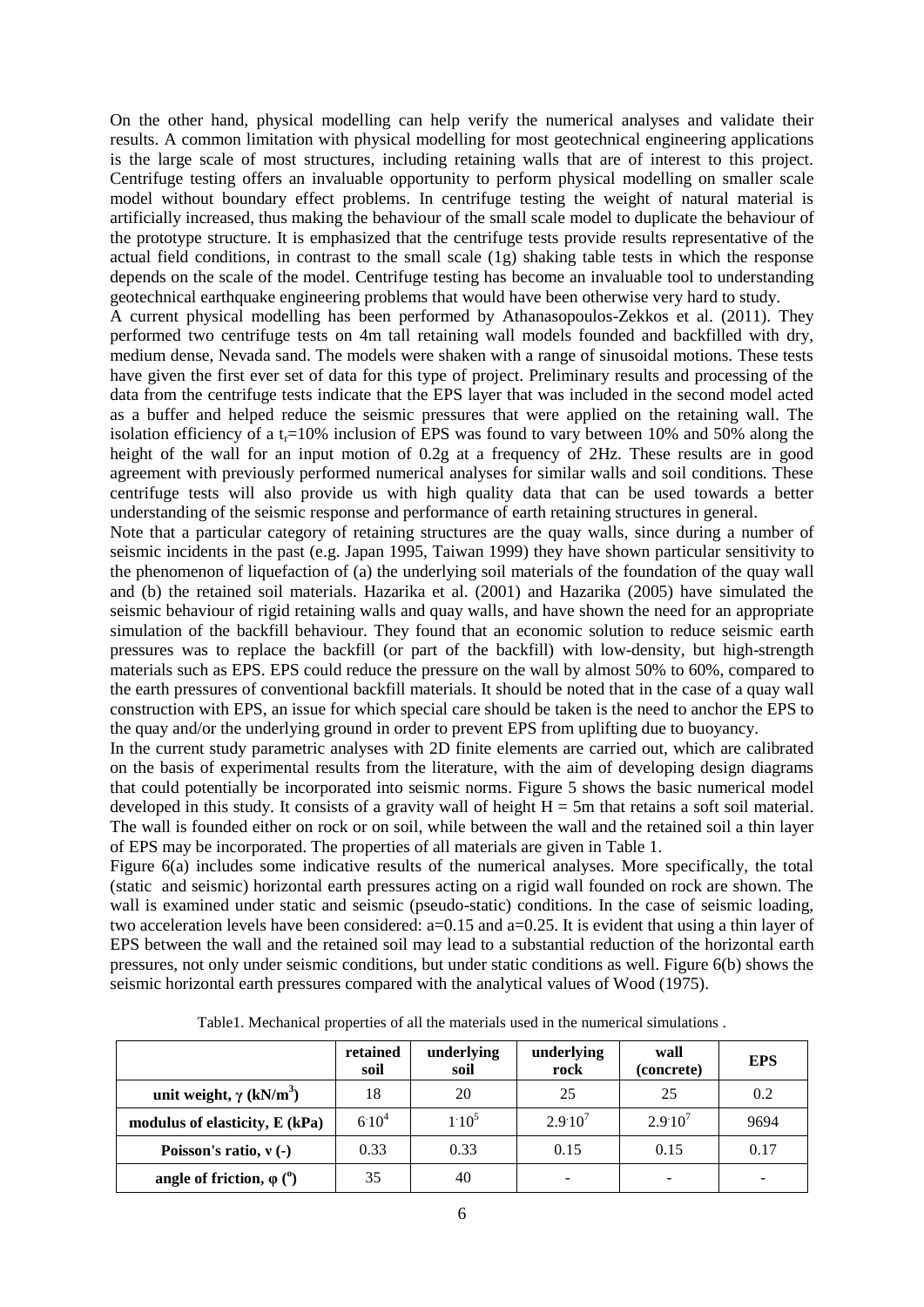

Figure 5. The numerical model developed in the current study: (a) sketch of the model, (b) model and boundary conditions, and (c) finite-element mesh. The model consists of a gravity wall retaining soft soil material, while between the wall and the retained soil a thin layer of EPS may be incorporated.



Figure 6(a). Typical numerical results of the total (static + seismic) horizontal earth pressures,  $\sigma_h$ , acting on a rigid wall founded on rock for the three cases of applied acceleration: (a) a=0 (static case), (b) a=0.15, (c) a=0.25